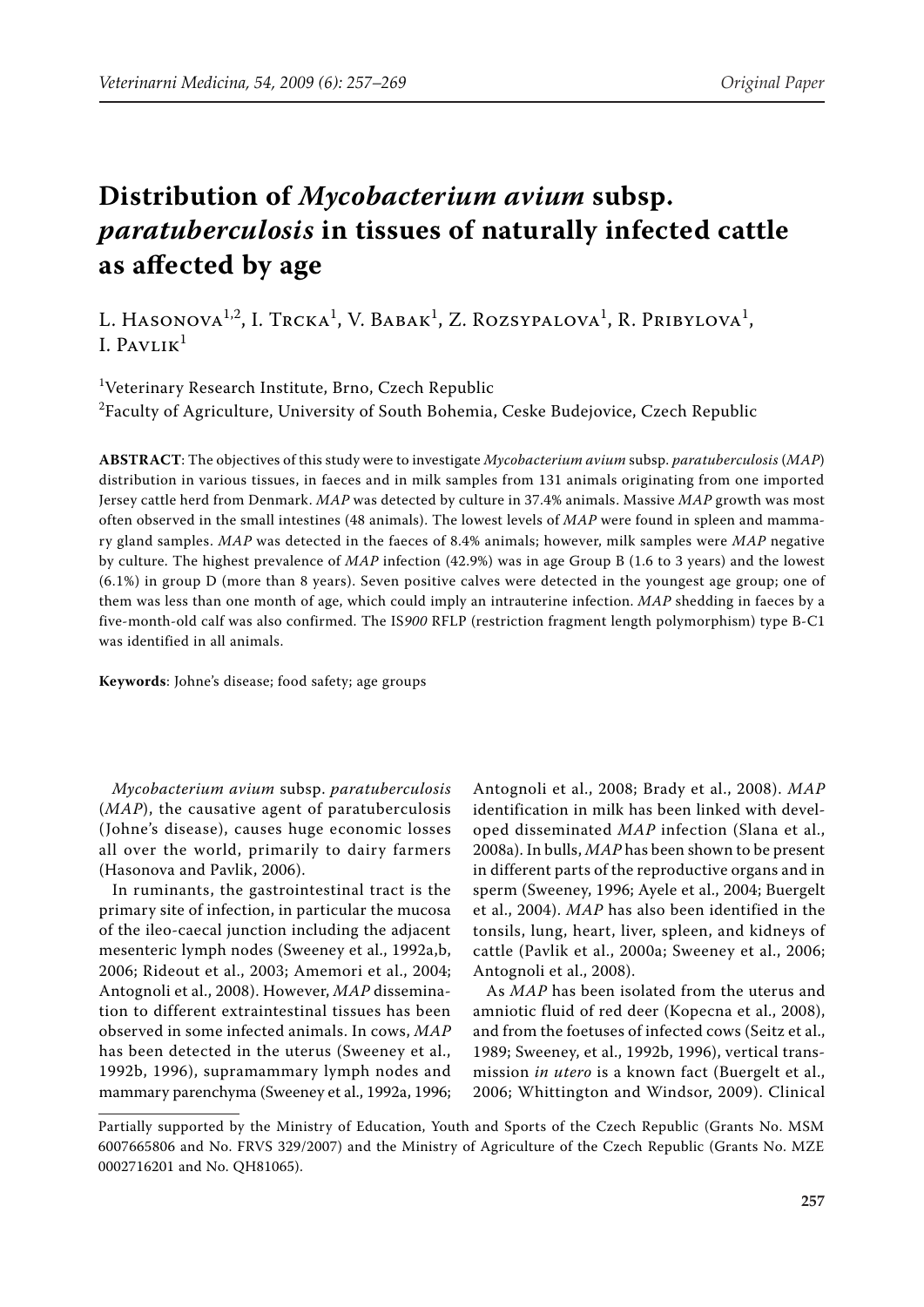cases of paratuberculosis (PTB) are mostly connected with dissemination of *MAP*. Disseminations in extraintestinal tissues in subclinical cases of PTB have not been documented as well as clinical cases (Antognoli et al., 2008). Disseminated disease develops at terminal stages of infection as a result of uncontrolled multiplication and spread of *MAP* in the host organism due to its inability to react against mycobacterial antigens (Chiodini, 1996; Rideout et al., 2003). The probability of dissemination increases with the intensity of infection (Sweeney, 1996). Haematogenous or lymphatic spreads are potential routes for movement of *MAP* to extraintestinal tissues (Whittington and Windsor, 2009).

Until 2008, a PTB cattle control programme was in force in the Czech Republic. Between 1998 and 2008, it was required that the faeces of all animals older than 18 months be culture examined for the presence of *MAP* twice a year (Pavlik et al., 2000b; Anonymous, 2001). In the case of PTB control failure, the entire herd demonstrating high prevalence and clinical signs (> 10% of animals per year) is eradicated. This scenario occurred in the herd reported in this study. The herd of Jersey cattle (closed herd), including late-pregnant heifers from 29 farms, was imported from Denmark in 1994. Serological examination during the quarantine period and in the following two years did not reveal any signs of disease. Eight years after their import, PTB was first revealed in one clinically ill cow. As the *MAP* prevalence in the herd was higher than 15%, the whole herd was slaughtered.

The purpose of the present study (based on culture examinations) was to ascertain the prevalence of *MAP* infection in different age groups of an infected cattle herd and to assess the distribution of *MAP* in various tissues, including its shedding in faeces and milk.

#### **MATERIAL AND METHODS**

Examined samples (gastrointestinal tract, respiratory lymph nodes, reproductive organs, mammary tissue and the milk of lactating cows) originated from 131 animals born since 1992. The intestines and livers of 36 foetuses originating from 34 cows (twins in two cases) were investigated. Samples were collected in a slaughterhouse and frozen at  $-20^{\circ}$ C.

Animals (except foetuses) of four age groups (A, B, C and D) were used:

**Group A**: animals until 1.5 years; total: 44 animals including 32 calves (culture examination of faeces from this age group is not required by law);

**Group B**: 1.6 to three years; total: 30 animals (animals at the first production period);

**Group C**: 3.1 to eight years; total: 45 animals (the period of the highest production);

**Group D**: more than eight years; total: 12 animals (three of which were older than 12 years) including five from the original import from Denmark.

Tissue, faecal and milk samples were laboratory examined according to Pavlik et al. (2000a) and Kopecna et al. (2008). Briefly: Each tissue sample (about 1 g) was homogenised and decontaminated in 0.75% HPC (Hexadecylpyridinium chloride, Merck KGaA, Darmstadt, Germany) for 72 h. Faecal samples (approximately 1 g) were transferred into a 50 ml flask containing 30 ml of sterile distilled water and agitated in a horizontal shaker for 30 min. The sample flask was then left at room temperature for 30 min. Five ml of the supernatant was transferred into a 25 ml of 0.9% HPC and decontaminated for 72 h at room temperature. Samples of milk were centrifuged for 15 min at 2 500 rpm and then 5 ml of 0.75% HPC was added to the pellet. The sample was left undisturbed for 4 h at room temperature and then centrifuged for 15 min at 2 500 rpm. The pellet was then diluted in 1 ml of sterile distilled water. All tissue, faecal and milk samples were cultured on three slopes of different Herrold's egg yolk media (HEYM) and incubated at 37°C for three months.

Colony forming unit (CFU) counts were determined as the mean CFU of the three HEYM media used for the culture of one sample. The intensity of infection was described as: slight (+; less than 11 CFU), moderate (++; from 11–30 CFU) and massive (+++; more than 30 CFU per sample). After Ziehl-Neelsen (Z-N) staining, one randomly selected tissue isolate from each animal was examined using RFLP method (Pavlik et al., 1999; Moravkova et al., 2008).

For the statistical analysis of data, the GraphPad Prism 5.0 programme for Windows (GraphPad software, Inc., San Diego, CA, USA) was used. The purpose of the analysis was to assess whether the age of animals was a significant source of variability in *MAP* prevalence. Shapiro-Wilk's normality test was used for verification of data normality. The statistical significance of age effect on *MAP* prevalence was tested by means of the Kruskal-Wallis test. Subsequently, the statistical significance of differences between respective age groups of animals was tested by means of Dunn's post-test.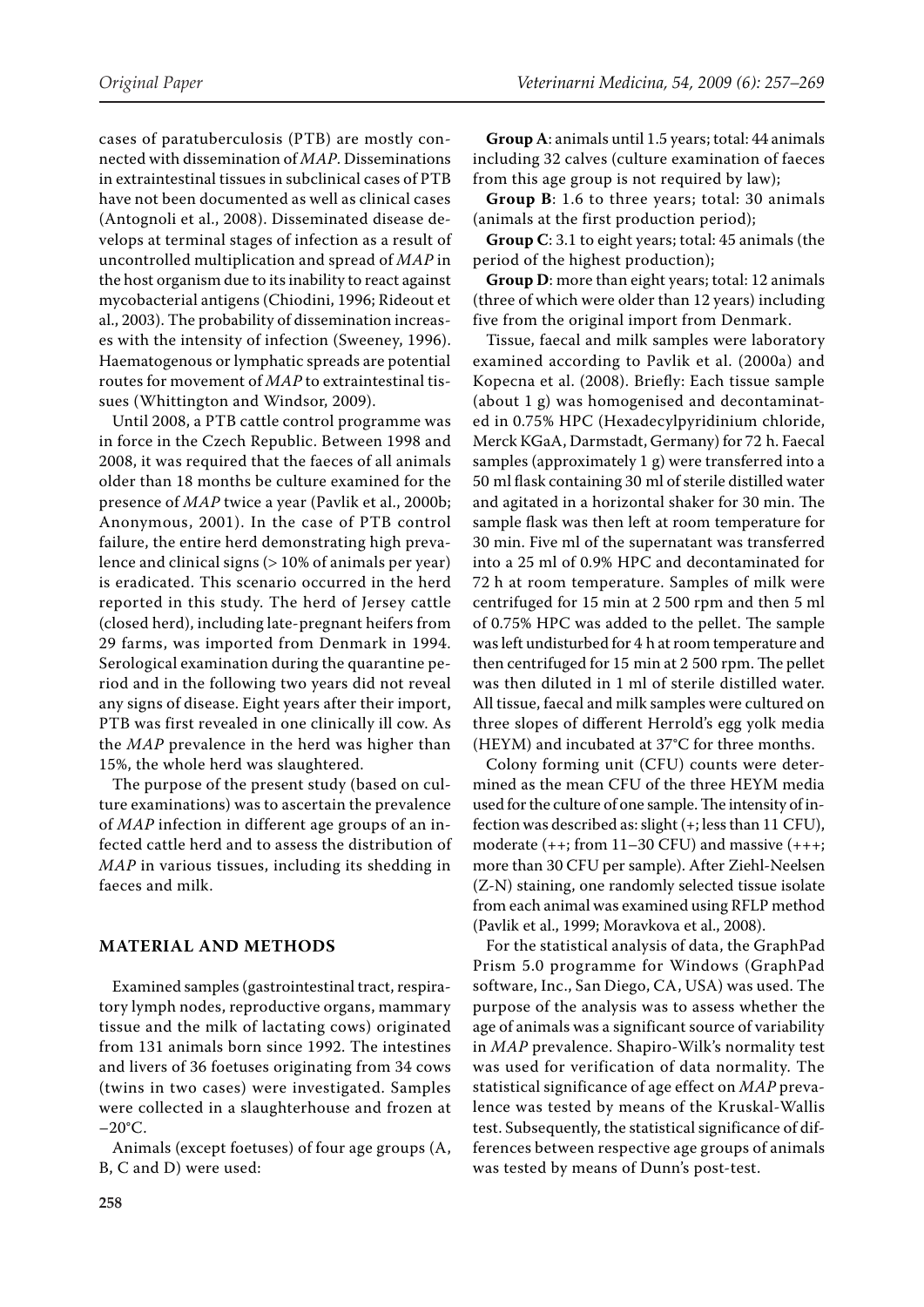#### **RESULTS**

## **Faecal and milk samples**

Out of 49 infected animals, *MAP* was isolated from the faeces of only 11 animals (22.4%). Slight shedding of *MAP* was observed in eight (72.7%) animals from the Groups A, B and C, while massive shedding was only detected in one animal from Group C (9.1%). All the animals from Group D, which comprised of the oldest animals, were classified as not shedding. Milk samples from 69 lactating cows were negative by cultivation (Tables 1 and 2).

#### **Tissue samples**

In each positive animal, *MAP* was presented in at least one tissue sample. In 77.6% of animals *MAP* was detected solely in tissue. The highest rate of *MAP* occurrence in tissue was seen in the B (21; 42.9%) and C (18; 36.7%) age groups. Seven (14.3%) and three (6.1%) animals from Groups A and D respectively, showed *MAP* in their tissues (Tables 1 and 2). Massive infections (+++) were most commonly demonstrated in Groups B (47.6% of animals) and C (55.6% of animals; Figure 1). The small intestine was the most frequent source of *MAP* (98.0% of animals with positive tissues), including most of the massive infections (38.8% of animals), as shown in Tables 1 and 2 and Figure 2. In contrast, spleen and mammary tissues yielded low numbers of *MAP*. From the bulk of examined tissues, only the small intestines and faeces were positive in the A Group (Table 1).

#### **Foetuses**

Of a total of 36 examined foetuses, 18 originated from 16 infected cows (two cows gave birth to twins) and another 18 originated from 18 cows with negative tissues and faeces cultivation. *MAP* was isolated from two foetuses of two infected dams. *MAP* was isolated from both the liver and intestinal mucosa of one of the foetuses (Table 3). This foetus originated from a Group B mother that had developed massive infection in many tissues (Table 1). It is noteworthy that *MAP* infection was also detected in another offspring in the history of this cow (unpublished data).

The frequency of *MAP* positive results obtained by cultivation of faecal, milk, tissue and foetus samples with regard to the age of examined animals are evaluated in Table 4. A significant difference was detected between the B and D (++, *P* < 0.01), A and B (+, *P* < 0.05) and C and D  $(+, P < 0.05)$  age groups. The difference between B and C Groups was not significant. In all tested cows, RFLP type B-C1 was identified.

#### **DISCUSSION**

# **The age of animals and culture detection of** *MAP*

PTB infection is usually detected only in part of a herd (Chiodini, 1996). Thus it is likely that a majority of the non-infected animals can eliminate *MAP* from their tissues. In the present study, 14.3% of the youngest animals (until 1.5 years) were positive by culture. Slight *MAP* capture (mucosa



Figure 1. Proportions of *MAP*positive animals in respective age groups depending on the intensity of infection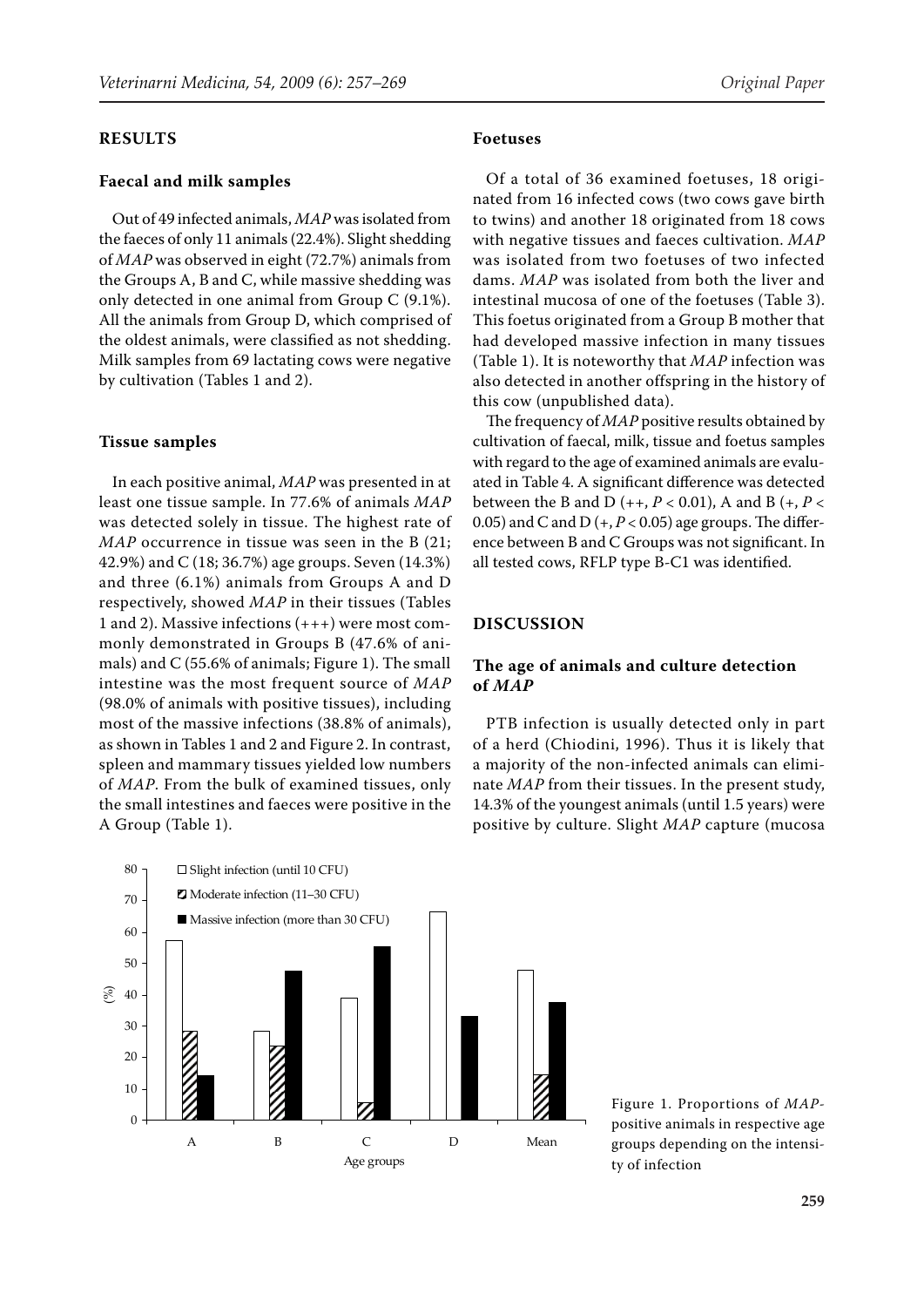| $\overline{\phantom{a}}$<br>١                |
|----------------------------------------------|
|                                              |
|                                              |
|                                              |
|                                              |
|                                              |
|                                              |
|                                              |
|                                              |
|                                              |
|                                              |
| i                                            |
|                                              |
|                                              |
| S                                            |
|                                              |
|                                              |
| ֪֦֖֖֖֖֪֦֪֦֪֪֪֦֪֪֪֪֦֖֚֚֚֚֚֚֬֕֓֕֬֓֡֬֝֬֓֓֬֝֬֓֝֬ |
| ֘֒                                           |
|                                              |
|                                              |
|                                              |
| i                                            |
|                                              |
|                                              |
|                                              |
|                                              |
|                                              |
| i                                            |
|                                              |
|                                              |
|                                              |
|                                              |
|                                              |
|                                              |
|                                              |
|                                              |
|                                              |
|                                              |
|                                              |
|                                              |
|                                              |
|                                              |
|                                              |
|                                              |
|                                              |
|                                              |
|                                              |
|                                              |
|                                              |
|                                              |
|                                              |
|                                              |
| i                                            |
|                                              |
|                                              |
|                                              |
|                                              |
|                                              |
|                                              |
|                                              |
|                                              |
|                                              |
|                                              |
|                                              |
|                                              |
|                                              |
|                                              |
| $\overline{a}$                               |
| l                                            |
| l                                            |
|                                              |
| ļ<br>į                                       |
| ١<br>È                                       |
|                                              |

| Group                  | Lymph node               |                          | Spleen                   | Liver                    |                |            | ejunum I          | Jejunum II                |                          | Ileocaecum        |                                       | Uterus      | Foetus                                     |                                                              |                                 | Mammary                                             |                                                                            | щ          |
|------------------------|--------------------------|--------------------------|--------------------------|--------------------------|----------------|------------|-------------------|---------------------------|--------------------------|-------------------|---------------------------------------|-------------|--------------------------------------------|--------------------------------------------------------------|---------------------------------|-----------------------------------------------------|----------------------------------------------------------------------------|------------|
| /No.                   | subm.                    | $\lim g$                 | tissue                   | tissue                   | $\overline{A}$ | $\geq$     | $\Xi$             | $\Sigma$                  | Ξ                        | $\geq$            | $\Xi$                                 | tissue      | liver                                      | $\geq$                                                       | gland                           | $\overline{A}$                                      | milk                                                                       |            |
| $\lambda$ <sup>1</sup> |                          |                          |                          |                          |                |            | $^{+}$            |                           |                          |                   |                                       |             |                                            |                                                              |                                 |                                                     |                                                                            |            |
| A/2                    |                          |                          |                          |                          |                |            |                   |                           |                          | $^{+}$            | $\Box$                                | $Z \nleq Z$ | $Z \nleq Z$                                | $\tilde{z}$ $\tilde{z}$                                      | $\widetilde{z}$ $\widetilde{z}$ | $\begin{array}{c} 2 \leq x \\ 2 \leq x \end{array}$ |                                                                            |            |
| A/3                    |                          |                          |                          |                          |                |            |                   |                           |                          | $\mathbf{I}$      | $\mathsf I$                           |             |                                            | $\tilde{A}$                                                  |                                 |                                                     | $\begin{array}{c}\n 4 \leq \leq \leq \leq \\ 2 \leq \leq \leq \end{array}$ |            |
| A/4                    |                          |                          |                          |                          |                |            |                   |                           |                          | $^{+}$            | $+$                                   |             | $\perp$                                    | $\bar{1}$                                                    |                                 | $\overline{\phantom{a}}$                            |                                                                            |            |
| A/5                    | $\mathsf{I}$             | $\overline{1}$           | $\mathbf{I}$             | $\mathsf{I}$             |                |            |                   |                           | $^{+}$                   |                   | $\mathbf{I}$                          |             |                                            | $\tilde{\mathbf{z}}$                                         |                                 | $\overline{1}$                                      |                                                                            |            |
| A/6                    | $\overline{1}$           | $\overline{1}$           | $\mathbf{I}$             | $\mathbf{I}$             |                | $\ddagger$ |                   | $\overline{1}$            | $\blacksquare$           | $\overline{1}$    | $\begin{array}{c} + \end{array}$      |             |                                            | $\lessapprox$                                                |                                 | $\overline{\phantom{a}}$                            | $\mathbf I$                                                                |            |
| A/7                    |                          | $\blacksquare$           | $\mathbf{I}$             |                          |                |            |                   |                           | $\ddagger$               | $\mathbf{I}$      | $\blacksquare$                        |             | $\frac{3}{2}$ $\frac{4}{2}$ $\frac{4}{2}$  | $\lessapprox$                                                |                                 | - 1                                                 | $\lessapprox$                                                              |            |
| B/1                    |                          | $\mathbf{I}$             | Ι.                       |                          |                |            | $\qquad \qquad +$ | $\mathbf{I}$              | $\mathbf{L}$             | $\mathbf{L}$      | $\mathbf{L}$                          |             |                                            | $\bar{\Gamma}$                                               |                                 | $\mathbf{I}$                                        | $\lessapprox$                                                              |            |
| B/2                    |                          |                          |                          |                          |                |            | İ                 | $\Box$                    | $\ddagger$               | $\ddagger$        | $\mathbf{I}$                          |             |                                            |                                                              |                                 |                                                     | $\perp$                                                                    |            |
| B/3                    | $\mathbf{I}$             | $\mathsf{I}$             | $\overline{1}$           |                          |                |            |                   | $\Box$                    | $^{+}$                   | $\qquad \qquad +$ | $\ddagger$                            |             |                                            | $Z \nleq Z$                                                  |                                 | $\mathbf{I}$                                        | $\mathbf{I}$                                                               |            |
| $\mathrm{B}/4$         | $\mathbf{I}$             | $\overline{1}$           | $\mathbf{I}$             |                          |                |            |                   | $\blacksquare$            | $\overline{\phantom{a}}$ | $\blacksquare$    | $\perp$                               |             | $-555$                                     |                                                              |                                 |                                                     | $\mathbf{I}$                                                               |            |
| B/5                    | $\Box$                   | $\mathbf{I}$             | $\overline{\phantom{a}}$ |                          |                |            |                   | $\frac{+}{+}$             | $\overline{\phantom{a}}$ | $\bar{1}$         | $\mathbf{I}$                          |             | $\mathbf{I}$                               | $\bar{1}$                                                    |                                 |                                                     | $\lessapprox$                                                              |            |
| B/6                    | $\mathbf{I}$             | $\blacksquare$           | - 1                      | $\mathbf{I}$             |                |            |                   | $\perp$                   | $\ddagger$               | $+$               | $\qquad \qquad +$                     |             | $\ddot{\tilde{}}$                          | $^\ast$                                                      |                                 |                                                     | $\perp$                                                                    |            |
| B/7                    | $\mathbf{I}$             | $\mathbf{I}$             | $\mathbf{I}$             | $\mathbf{I}$             |                |            |                   | $\mathcal{A}$             | $\qquad \qquad +$        | $\top$            | $+$<br>+                              |             | $\lessapprox$                              | $\lessapprox$                                                |                                 |                                                     |                                                                            |            |
| $_{\rm B/8}$           | $\mathbf{I}$             | $\mathbf{I}$             | $\mathsf{I}$             | $\mathbf{I}$             |                |            |                   | $\mathsf I$               | $\mathsf I$              | $\mathsf I$       | $\qquad \qquad +$                     |             | $\bar{1}$                                  | $\mathbf I$                                                  |                                 |                                                     | $\frac{1}{2}$ $\frac{1}{2}$                                                |            |
| $\mathrm{B}/9$         | $+$<br>+                 | $\mathsf{I}$             | $\mathbf{I}$             | $\mathbf{I}$             |                |            |                   | $+$                       | $+$                      | $\mathsf{L}$      | $+$<br>+                              |             | $\mathbb{E}$                               | $\tilde{\mathbf{z}}$                                         |                                 |                                                     |                                                                            |            |
| B/10                   | -1                       | $^{+}$                   |                          | $^{+}$                   |                |            |                   | $+ +$                     | $+ +$                    | $\frac{+}{+}$     | $+ +$                                 |             | $+$<br>+                                   | $+$                                                          |                                 |                                                     | $\perp$                                                                    |            |
| B/11                   |                          | - 1                      | $\mathbf{I}$             |                          |                |            |                   | $\ddagger$                | $+$<br>+                 | $\mathsf I$       | $\mathsf I$                           |             | $\tilde{z} \tilde{z}$                      | ≨ ≨                                                          |                                 |                                                     | $\overline{\phantom{a}}$                                                   |            |
| B/12                   |                          |                          |                          |                          |                |            |                   | $\mathbf{I}$              | $+$<br>+                 | $+ +$             | $\mathsf I$                           |             |                                            |                                                              |                                 |                                                     | $\blacksquare$                                                             |            |
| B/13                   | $\mathbf{I}$             | $\ddagger$               |                          | $\mathbf{I}$             |                |            |                   | $\mathbf{I}$              | $\mathsf I$              | $\qquad \qquad +$ | $\ddot{}$                             |             | $\mathbf I$                                | $\mathsf I$                                                  |                                 |                                                     | $\Box$                                                                     |            |
| B/14                   | $\mathbf{I}$             |                          |                          | $\mathbf{I}$             |                | $+$        |                   |                           | $_+^+$                   | $\mathbf{L}$      | $+$                                   |             |                                            |                                                              |                                 |                                                     | $-1$ $-1$                                                                  |            |
| B/15                   |                          |                          |                          | $\mathbf{I}$             |                |            |                   | $\mathbf{1}$ $\mathbf{1}$ | $\qquad \qquad +$        | $+$               | $\qquad \qquad +$                     |             | $Z \nleq Z \nleq Z$                        | $\widetilde{z}$ $\widetilde{z}$                              |                                 |                                                     |                                                                            |            |
| B/16                   |                          | $\mathbf{I}$             |                          |                          |                | $+$<br>$+$ |                   | $^{+}$                    | $+$                      | $+$<br>$+$        | $\frac{+}{+}$                         |             |                                            | $\tilde{z}$                                                  |                                 |                                                     | $\blacksquare$                                                             |            |
| B/17                   |                          |                          |                          |                          |                |            | $^{+}$            | $^{+}$                    | $\ddot{}$                | $\mathbf{I}$      | $\begin{array}{c} \hline \end{array}$ |             |                                            | $\tilde{\mathbf{z}}$                                         |                                 |                                                     | $\sim 1$                                                                   |            |
| B/18                   | $\mathbf{I}$             |                          | $^{+}$                   | $\ddot{}$                |                |            | $\ddagger$        | $\frac{+}{+}$             | $+$                      | $+ +$             | $\ddot{}$                             |             | $\mathbf{I}$                               | $\bar{1}$                                                    |                                 |                                                     | $\mathsf T$                                                                | $\ddagger$ |
| B/19                   | $\mathsf{I}$             | $\mathsf{I}$             | $\mathbf{I}$             | $\mathbf{I}$             |                |            | $\qquad \qquad +$ | $\overline{\phantom{a}}$  | $\mathbf{I}$             | $\mathbf{I}$      | $\overline{\phantom{a}}$              |             |                                            |                                                              |                                 |                                                     | $\boldsymbol{\tilde{z}}$                                                   |            |
| B/20                   | $\overline{\phantom{a}}$ | $\overline{\phantom{a}}$ | $\overline{\phantom{a}}$ | $\overline{\phantom{a}}$ | $\mathbf{I}$   |            |                   | $+$                       | $\ddot{}$                | $+$               | $^{+}$                                |             | $\begin{array}{c} 2 \leq \leq \end{array}$ | $\begin{array}{c} 2 \leq x \leq 1 \leq x \leq 1 \end{array}$ |                                 |                                                     | $\tilde{z}$ $\tilde{z}$                                                    |            |
| B/21                   | $\overline{\phantom{a}}$ | $\overline{1}$           |                          |                          |                |            |                   | $\overline{\phantom{0}}$  | $\overline{\phantom{0}}$ | $\ddagger$        | $\ddagger$                            |             |                                            |                                                              |                                 |                                                     |                                                                            |            |

\*two foetuses were examined \*two foetuses were examinednot available

not available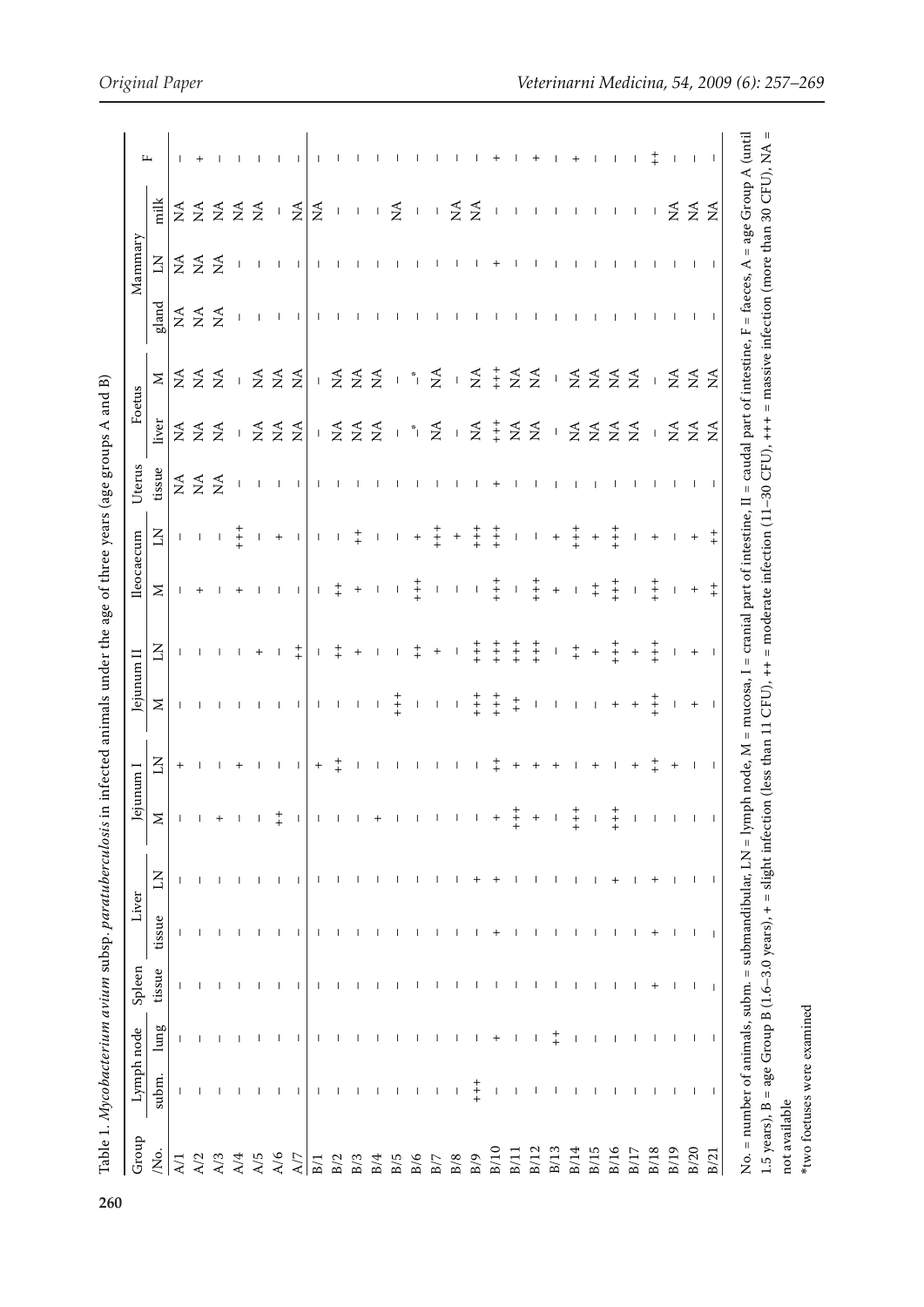| ļ<br>١                                                                             |
|------------------------------------------------------------------------------------|
| ļ                                                                                  |
| Ì<br>ï                                                                             |
| ı<br>j<br>ï                                                                        |
|                                                                                    |
| ٫<br>I                                                                             |
| i                                                                                  |
|                                                                                    |
| ֖֖֖֢ׅ֖֪ׅ֪ׅ֖֪ׅ֪ׅ֪ׅ֪֪ׅ֪֪ׅ֪֪ׅ֪֪֪֪֪֪֪֪֪֪֪֪֪֪֪֪֪֪֪֪֪֪֪֪֪֪֪֪֚֚֚֚֚֚֚֚֚֚֚֚֚֚֚֚֚֡֝֬֝֝֬֓֓֞֬֓ |
| ׇ֦֘֝֬֝֬                                                                            |
| ۱                                                                                  |
|                                                                                    |
| i<br>l                                                                             |
| İ                                                                                  |
|                                                                                    |
| ī                                                                                  |
| :<br>٢                                                                             |
|                                                                                    |
| į                                                                                  |
| ١                                                                                  |
|                                                                                    |
| i<br>֚֘֝֬                                                                          |
| l                                                                                  |
| í                                                                                  |
|                                                                                    |
|                                                                                    |
|                                                                                    |
|                                                                                    |
|                                                                                    |
|                                                                                    |
| l                                                                                  |
| l<br>I<br>ī                                                                        |
| ۱<br>Ξ<br>i<br>$\overline{\phantom{a}}$                                            |
| į<br>I<br>ے<br>F<br>l<br>l                                                         |
|                                                                                    |

| Group           | Lymph node               |                          | Spleen       | Liver                    |                | ejunum I   |                                       |                          |                          | lleocaecum                            |                                       |                          |                              |                                                                                                                                                                                                                                                                                                                                                                                  |                          | Mammary                  |                          |                |
|-----------------|--------------------------|--------------------------|--------------|--------------------------|----------------|------------|---------------------------------------|--------------------------|--------------------------|---------------------------------------|---------------------------------------|--------------------------|------------------------------|----------------------------------------------------------------------------------------------------------------------------------------------------------------------------------------------------------------------------------------------------------------------------------------------------------------------------------------------------------------------------------|--------------------------|--------------------------|--------------------------|----------------|
| Ó.              | subm.                    | $\lim g$                 | tissue       | tissue                   | $\overline{z}$ | $\geq$     | $\overline{A}$                        | $\geq$                   | KI                       | $\geq$                                | $\overline{z}$                        | tissue                   | liver                        | $\geq$                                                                                                                                                                                                                                                                                                                                                                           | gland                    | $\overline{A}$           | milk                     | щ              |
| $\overline{C}$  |                          |                          |              | J.                       | $\mathbf{I}$   |            | $\mathbf{I}$                          | $\overline{1}$           | $^{+}$                   | $^{+}$                                | $\mathbf{I}$                          | $\mathbf{I}$             | $\tilde{\mathbf{z}}$         | $\tilde{\mathbf{z}}$                                                                                                                                                                                                                                                                                                                                                             | $\mathbf{I}$             | $\mathbf{I}$             | $\mathbf{I}$             | $^{+}$         |
| C/2             |                          |                          |              |                          |                |            |                                       |                          |                          | $\mathbf{I}$                          | $\overline{+}$                        | $\mathbf{I}$             | $+$                          | $\mathsf I$                                                                                                                                                                                                                                                                                                                                                                      | $\mathsf{I}$             | $\overline{\phantom{a}}$ | $\mathsf{I}$             |                |
| C/3             |                          |                          |              |                          |                |            |                                       |                          |                          | $\overline{\phantom{a}}$              | $\ddagger$                            | $\overline{\phantom{a}}$ | $\mathbb{E}$                 | $\stackrel{\blacktriangle}{\geq}$                                                                                                                                                                                                                                                                                                                                                | $+$                      | п                        | $\mathsf I$              |                |
| C/4             |                          |                          |              |                          |                |            |                                       | $\,{}^{+}\,$             |                          | $+$                                   | 1                                     |                          | $\tilde{z}$                  | $\tilde{\mathbf{z}}$                                                                                                                                                                                                                                                                                                                                                             | $\overline{\phantom{a}}$ |                          | $\widetilde{\Sigma}$     |                |
| $\rm C/5$       |                          |                          |              |                          |                |            |                                       |                          |                          | $\overline{\phantom{a}}$              | $\overline{\phantom{a}}$              |                          | $\tilde{\mathbf{z}}$         | $\tilde{z}$                                                                                                                                                                                                                                                                                                                                                                      |                          |                          |                          |                |
| C/6             |                          |                          |              |                          |                |            |                                       |                          |                          | $+$                                   | $\mathsf I$                           |                          | $\lessapprox$                | $\tilde{z}$                                                                                                                                                                                                                                                                                                                                                                      |                          |                          |                          |                |
| $\rm C/$        |                          |                          |              |                          |                |            |                                       |                          | $^{+}$                   | $+ +$                                 | $+$                                   |                          | $\mathsf I$                  | $\sf I$                                                                                                                                                                                                                                                                                                                                                                          |                          |                          |                          | $\,{}^+$       |
| $\rm C/8$       |                          |                          |              |                          |                |            |                                       | 1                        | $\overline{\phantom{a}}$ | $\overline{\phantom{a}}$              | $^{+}$                                |                          | $\tilde{z}$                  | $\tilde{z}$                                                                                                                                                                                                                                                                                                                                                                      |                          |                          |                          |                |
| C/9             |                          |                          |              |                          |                |            | 1                                     | $\ddot{}$                | $+$                      | $\begin{array}{c} \hline \end{array}$ | $+ +$                                 | $\overline{+}$           | $\,$ $\,$                    | $\sf I$                                                                                                                                                                                                                                                                                                                                                                          |                          |                          | I                        | $+$            |
| ${\cal C}$ 10   |                          |                          |              |                          |                |            | $\begin{array}{c} \hline \end{array}$ | $\overline{\phantom{a}}$ | $^{+}$                   | $^{+}$                                | $\mathsf I$                           |                          | $\overline{\phantom{a}}$     | $\begin{array}{c} \hline \end{array}$                                                                                                                                                                                                                                                                                                                                            |                          | $\mathsf{I}$             | $\mathsf I$              | I              |
| ${\it C}$ /11   |                          |                          |              |                          |                | $+$<br>$+$ | $+$                                   | $+$<br>$+$               | $+$                      | $+$                                   | $\mathsf I$                           |                          | $\mathsf{I}$                 | $\begin{array}{c} \rule{0pt}{2.5ex} \rule{0pt}{2.5ex} \rule{0pt}{2.5ex} \rule{0pt}{2.5ex} \rule{0pt}{2.5ex} \rule{0pt}{2.5ex} \rule{0pt}{2.5ex} \rule{0pt}{2.5ex} \rule{0pt}{2.5ex} \rule{0pt}{2.5ex} \rule{0pt}{2.5ex} \rule{0pt}{2.5ex} \rule{0pt}{2.5ex} \rule{0pt}{2.5ex} \rule{0pt}{2.5ex} \rule{0pt}{2.5ex} \rule{0pt}{2.5ex} \rule{0pt}{2.5ex} \rule{0pt}{2.5ex} \rule{0$ |                          | T                        | $\mathsf I$              | $+ +$          |
| C/12            |                          |                          |              |                          |                |            | $^{+}$                                | $\mathsf I$              | $^{+}$                   | $\mathsf I$                           | $\mathsf I$                           |                          | $\mathbf{I}^*$               | $\ddot{\tilde{}}$                                                                                                                                                                                                                                                                                                                                                                |                          | $\overline{\phantom{a}}$ | $\mathbb{E}$             | $^{+}$         |
| C/13            |                          |                          |              |                          |                | $^{+}$     | $+ +$                                 | $^{+}$                   | $+$                      | $_+^+$                                | $+$                                   | ı                        | $\stackrel{\triangle}{\geq}$ | $\lessapprox$                                                                                                                                                                                                                                                                                                                                                                    |                          | T                        | I                        |                |
| ${\cal C}$ 14   |                          |                          |              |                          |                | $\ddagger$ | $_+^+$                                | $+ +$                    | $\overline{+}$           | $+ +$                                 | $\begin{array}{c} \hline \end{array}$ |                          | $\bar{1}$                    | $\begin{array}{c} \hline \end{array}$                                                                                                                                                                                                                                                                                                                                            |                          | $\overline{\phantom{a}}$ | $\overline{\phantom{a}}$ |                |
| ${\cal C} / 15$ |                          |                          |              |                          |                |            | $\overline{\phantom{a}}$              | $\mathbf{I}$             |                          | $\mathsf I$                           | $\mathsf{I}$                          |                          | $\mathbb{E}$                 | $\tilde{\mathbf{z}}$                                                                                                                                                                                                                                                                                                                                                             |                          |                          | I                        |                |
| $C/16$          |                          |                          |              |                          |                |            | $\,{}^+$                              |                          |                          | $^{+}$                                | T                                     |                          | $\tilde{\mathbf{z}}$         |                                                                                                                                                                                                                                                                                                                                                                                  |                          |                          |                          |                |
| $C/17$          |                          |                          |              |                          |                |            | $^{+}_{+}$                            | $^{+}$                   | $\ddagger$               |                                       | $+ +$                                 |                          | $\mathbb{E}$                 | $\tilde{z}$ $\tilde{z}$                                                                                                                                                                                                                                                                                                                                                          |                          | $\mathbf{I}$             | $\mathsf{I}$             |                |
| ${\bf C}/18$    | $\overline{\phantom{a}}$ | $\overline{\phantom{a}}$ |              | $\overline{\phantom{a}}$ |                | $+$<br>++  | $\mathsf{I}$                          | $\overline{\phantom{a}}$ | $\ddot{}$                | $+$<br>+                              | $\mathsf{I}$                          | $\mathsf{I}$             | $\lessapprox$                | $\lesssim$                                                                                                                                                                                                                                                                                                                                                                       | $\mathbf{I}$             | $\mathsf{I}$             | $\mathsf{I}$             | $\overline{+}$ |
| $\rm D1$        | I                        |                          |              |                          |                |            | $^+$                                  | $\mathbf{I}$             | 1                        | T                                     | -1                                    | $\mathbf{I}$             | $\lessapprox$                | $\tilde{z}$                                                                                                                                                                                                                                                                                                                                                                      | ı                        | $\mathsf{I}$             | ž                        |                |
| ${\rm D}/2$     | $\overline{\phantom{a}}$ |                          |              |                          |                |            | $\mathbf{I}$                          | $\mathbf{I}$             | $\mathbf{I}$             | $\ddot{}$                             | $\overline{1}$                        | $\mathbf{I}$             | $\overline{\phantom{a}}$     | $\,$ $\,$                                                                                                                                                                                                                                                                                                                                                                        | $\mathbf{I}$             | $\overline{1}$           | $\mathsf I$              |                |
| $\mathbf{D}/3$  | $\mathsf{I}$             | $+$<br>$+$               | $\mathsf{I}$ | $\mathsf{I}$             | $\mathbf{I}$   |            | $\mathbf{I}$                          | $\mathbf{I}$             | $\mathbf{I}$             | $\mathbf{I}$                          | $\mathbf{I}$                          | $\mathbf{I}$             | $\sum_{i=1}^{n}$             | $\lessapprox$                                                                                                                                                                                                                                                                                                                                                                    | $\mathbf{I}$             | $\mathbf{I}$             | $\mathsf{I}$             |                |

*Veterinarni Medicina, 54, 2009 (6): 257–269 Original Paper*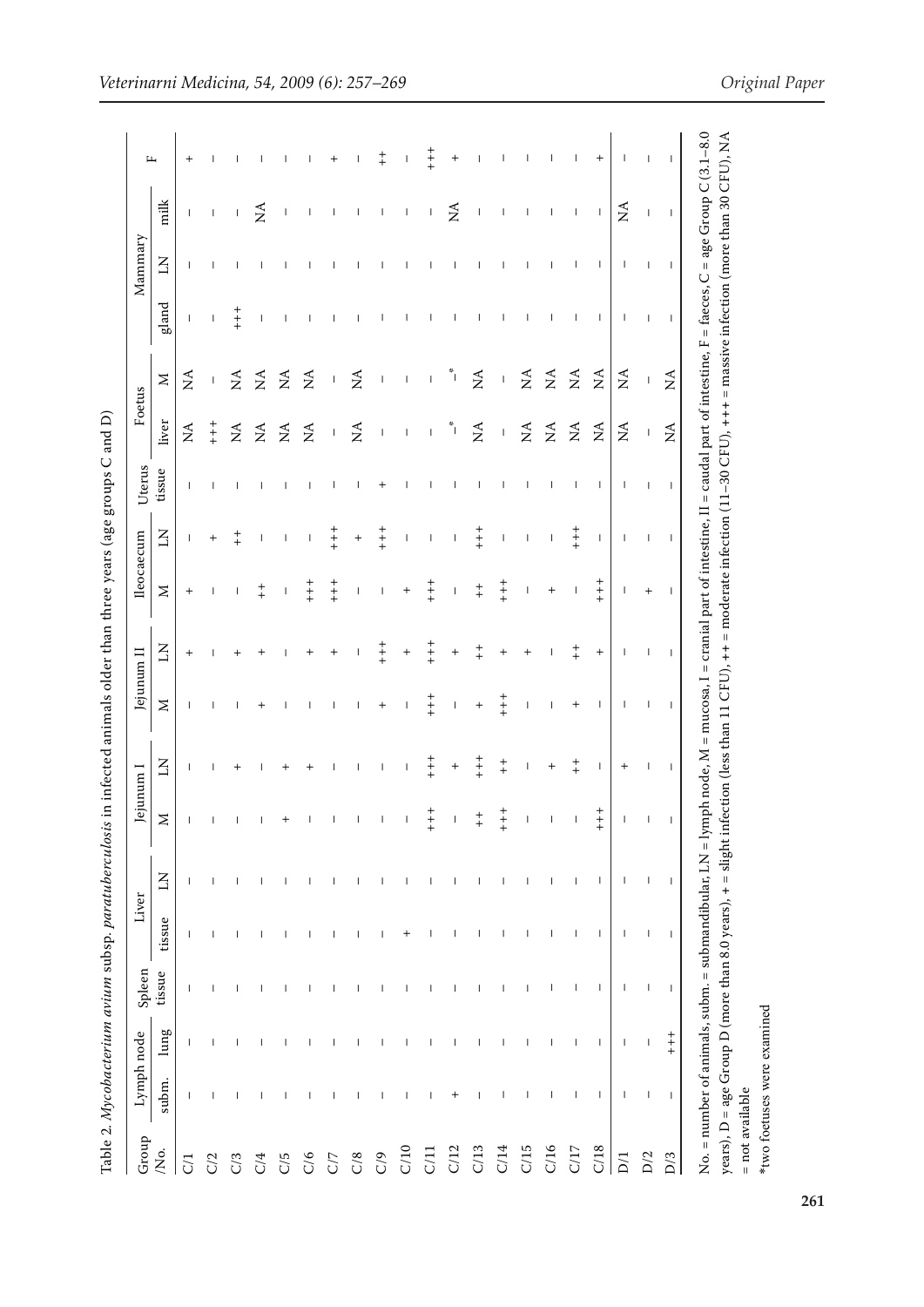| こうこうじょう こうりょこうしょ りょうこうしょう<br>$5 - 5 - 6$<br>$\cdots$ and $\cdots$<br>. The distribution of the TIT contribution |
|-----------------------------------------------------------------------------------------------------------------|
|                                                                                                                 |
| וניו ויי ויי ו                                                                                                  |
| こうりきり ひこうする そうしょう しゅう れきこう かんこうかん                                                                               |
|                                                                                                                 |
|                                                                                                                 |
|                                                                                                                 |
|                                                                                                                 |
|                                                                                                                 |
|                                                                                                                 |
|                                                                                                                 |
| :                                                                                                               |
| 26<br>$\overline{2}$                                                                                            |

| Organ            | Sample origin                                                                                                                                         |                   | $($ until 1.5 years $)$<br>Age Group A |                         |                            | $(1.6 - 3.0 \text{ years})$<br>Age Group B |                |                 | $(3.1 - 8.0 \text{ years})$<br>Age Group C |                |                   | (more than 8.0 years)<br>Age Group D |         |                  | Total A to D          |                  |
|------------------|-------------------------------------------------------------------------------------------------------------------------------------------------------|-------------------|----------------------------------------|-------------------------|----------------------------|--------------------------------------------|----------------|-----------------|--------------------------------------------|----------------|-------------------|--------------------------------------|---------|------------------|-----------------------|------------------|
| system           |                                                                                                                                                       | ,<br>Š            | Pos.                                   | $\approx$               | ò.                         | Pos.                                       | $\%$           | ,<br>Ž          | Pos.                                       | ℅              | ,<br>Ž            | Pos.                                 | ℅       | ò<br>Z           | Pos.                  | ℅                |
|                  | Respiratory submandibular LN                                                                                                                          | 4                 | $\circ$                                |                         | $30\,$                     |                                            | 3.3            | 45              |                                            | 2.2            | $\overline{12}$   | 0                                    | $\circ$ | $\overline{13}$  | $\mathbf{\mathsf{C}}$ | 1.5              |
| tract            | tracheobronchial LN                                                                                                                                   | $\ddot{4}$        | $\circ$                                |                         | $\overline{\mathcal{E}}$   | Z                                          | 6.7            | 45              | $\circ$                                    | $\circ$        | 12                |                                      | w<br>∞ं | 131              | S                     | 2.3              |
|                  | spleen tissue                                                                                                                                         | 4                 | $\circ$                                |                         | $\boldsymbol{\mathcal{E}}$ |                                            | 3.3            | 45              | 0                                          | $\circ$        | $\overline{12}$   | 0                                    | $\circ$ | $\overline{131}$ |                       | 0.8              |
|                  | liver tissue                                                                                                                                          | 4                 | ⊂                                      | 0                       | 30                         | $\sim$                                     | 6.7            | 45              |                                            | 2.2            | S                 |                                      | 0       | $\overline{131}$ | S                     | 2.3              |
|                  | liver LN                                                                                                                                              | $\overline{4}$    | 0                                      | $\circ$                 | $30\,$                     |                                            | 13.3           | 45              | ○                                          | $\circ$        | $\mathbf{\Omega}$ |                                      | $\circ$ | $\Xi$            | ෑ                     | $\overline{3.1}$ |
|                  | jejunum I M                                                                                                                                           | $\overline{4}$    | Z                                      | ڥ<br>4                  | $\mathcal{S}$              | ७                                          | 20.0           | 45              | S                                          | $\Xi$          | S                 |                                      | $\circ$ | $\overline{131}$ | $\frac{3}{2}$         | 9.9              |
| Intestinal       | jejunum I LN                                                                                                                                          | $\overline{4}$    | $\mathbf{\Omega}$                      | 4.6                     | $30\,$                     | $\overline{a}$                             | 33.3           | 45              | ᡡ                                          | 20.0           | ⊴                 |                                      | 8.3     | $\overline{131}$ | 22                    | 16.8             |
| tract            | jejunum II M                                                                                                                                          | 44                | 0                                      | 0                       | $\overline{30}$            | $^{\circ}$                                 | 26.7           | 45              | ७                                          | 13.3           | $\mathbf{C}$      |                                      | 0       | $\overline{131}$ | ゴ                     | 10.7             |
|                  | jejunum II LN                                                                                                                                         | $\ddot{4}$        | 2                                      | ِ<br>4                  | $\boldsymbol{\mathcal{E}}$ | 반                                          | 46.7           | 45              | 4                                          | $\frac{11}{2}$ | ≌                 |                                      | $\circ$ | $\overline{131}$ | $\mathcal{S}$         | 22.9             |
|                  | ileocaecal valve M                                                                                                                                    | 4                 | 2                                      | ڢ<br>4                  | $30\,$                     | Ξ                                          | 36.7           | 45              | $\Omega$                                   | 22.2           | $\mathbf{r}$      |                                      | 8.3     | $\overline{131}$ | 24                    | 18.3             |
|                  | ileocaecal LN                                                                                                                                         | 44                | 2                                      | ڢ<br>4                  | $\overline{\mathcal{E}}$   | S                                          | 43.3           | 45              | ↖                                          | 15.6           | $\overline{12}$   |                                      | $\circ$ | $\overline{131}$ | 22                    | 16.8             |
|                  | faeces                                                                                                                                                | 4                 |                                        | Ċ.<br>$\mathbf{\Omega}$ | $30\,$                     | 4                                          | 13.3           | 45              | $\circ$                                    | 13.3           | $\overline{12}$   | ∊                                    | $\circ$ | 131              | $\Xi$                 | 8.4              |
|                  | uterus                                                                                                                                                | 4                 | $\circ$                                | $\circ$                 | 25                         |                                            | 4.0            | $\overline{4}$  |                                            | 2.3            | $\overline{12}$   | 0                                    | $\circ$ | 85               | $\mathbf{\sim}$       | 2.4              |
| Genital<br>tract | foetus (intestine)                                                                                                                                    |                   | $\circ$                                |                         | $\Xi$                      |                                            | $\overline{5}$ | $\overline{1}$  |                                            | $\circ$        | 5                 | 0                                    | 0       | 36               |                       | 2.8              |
|                  | foetus (liver)                                                                                                                                        |                   | $\circ$                                |                         | $\Xi$                      |                                            | 9.1            | $\overline{19}$ |                                            | 5.3            | S                 | 0                                    | $\circ$ | 36               | $\mathbf{\sim}$       | 5.6              |
|                  | mammary gland                                                                                                                                         | 4                 | $\circ$                                |                         | 27                         | ⊂                                          | $\circ$        | 4               |                                            | 2.3            | $\overline{12}$   | 0                                    | 0       | 89               |                       | コ                |
| Udder            | supramammary LN                                                                                                                                       | 4                 | $\circ$                                | c                       | 27                         |                                            | 3.7            | 44              | ⊂                                          | $\circ$        | 12                | 0                                    | 0       | 89               |                       | コ                |
|                  | milk                                                                                                                                                  | $\mathbf{\Omega}$ | $\circ$                                | 0                       | 18                         | 0                                          | $\circ$        | 39              | 0                                          | $\circ$        | $\overline{12}$   | 0                                    | $\circ$ | $^{69}$          | 0                     | $\circ$          |
| Total            |                                                                                                                                                       | 544               | $\Xi$                                  | Q<br>$\mathbf{\sim}$    | 479                        | 80                                         | 16.7           | 749             | 2                                          | 8.3            | 202               | ω                                    | 1.5     | 1974             | 156                   | 7.9              |
|                  | No. = number of samples, Pos. = number of positive samples, LN = lymph node, M = mucosa, I = cranial part of intestine, II = caudal part of intestine |                   |                                        |                         |                            |                                            |                |                 |                                            |                |                   |                                      |         |                  |                       |                  |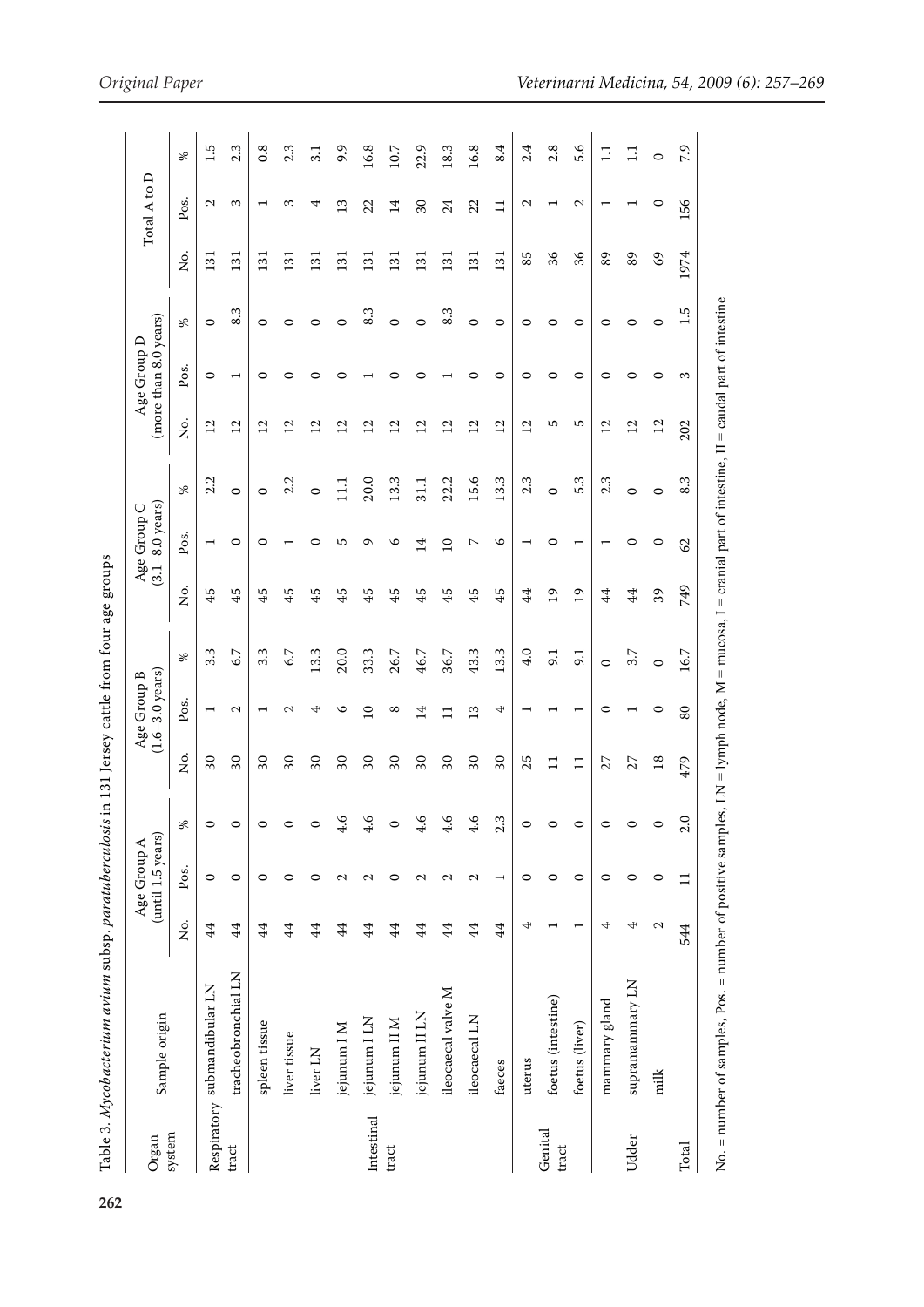

Figure 2. *MAP* prevalence in samples of different origin and from respective age groups

of jejunum) was observed in a one month old calf. Similarly, *MAP* (a slight infection) was isolated from the faeces and mucosa of the ileocaecal valve in a five month old calf. However, mothers of these calves were cultivation negative and therefore a mode of transmission other then intrauterine is likely. The colonization of the gastrointestinal tract and faecal shedding of *MAP* in the latter case indicated a current infection. On the other hand, a four month old calf was slightly positive in the lymph node of the jejunum. An intrauterine infection is assumed, as its mother was culture positive in faeces and in tissue taken from the gastrointestinal tract. Although only a few animals in the youngest group were found to be

Table 4. Significance of the differences in *Mycobacterium avium* subsp. *paratuberculosis* prevalence between four age groups of animals

| Age group<br>(years) | A<br>$( \le 1.5)$ | B<br>$(1.6 - 3.0)$ | C<br>$(3.1 - 8.0)$ | D<br>$( \ge 8.1)$ |
|----------------------|-------------------|--------------------|--------------------|-------------------|
| $A \leq 1.5$         | NT                | $^+$               |                    |                   |
|                      |                   |                    |                    |                   |
| $B(1.6-3.0)$         | $^{+}$            | NT                 |                    | $^{++}$           |
| C(3.1–8.0)           |                   |                    | <b>NT</b>          | $^+$              |
| $D ( \geq 8.1)$      |                   | $++$               | $^{+}$             | NΤ                |

**+** = *P* < 0.05 (statistically significant), **++** = *P* < 0.01 (statistically significant),  $-$  =  $P > 0.05$  (statistically non-significant), NT = not tested

culture positive, we assume that the number of infected individuals was higher due to the low amount of detectable *MAP* cells in the positive animals.

Young animals are generally most susceptible to infection. According to the meta-analysis of Windsor and Whittington (2009) calves older than six months are more susceptible to *MAP* infection than adult cattle, but at the same time, they are less susceptible than calves younger than six months of age. It is considered that the intestinal mucosa of newborn calves is highly permeable and thus it allows *MAP* to penetrate through the mucosal barrier (Sweeney, 1996). It is therefore possible, that a functional rumen in adult animals has a harmful effect on *MAP* before it reaches the intestine (Windsor and Whittington, 2009). In the PTB control program operating throughout the Czech Republic, culture examination of faeces of calves was not required by law at that time. These animals could shed *MAP* in their faeces and contaminate the environment without being detected and thus posed a serious threat to other health animals.

A development of the infection associated with growing number of detectable *MAP* appears with increasing age (Windsor and Whittington, 2009). This trend was also demonstrated in the present study, where the highest amount of culture positive animals was found in the B and C age groups. In Group B (1.6 to 3 years), 42.9% of the animals were found to be infected. At this age, animals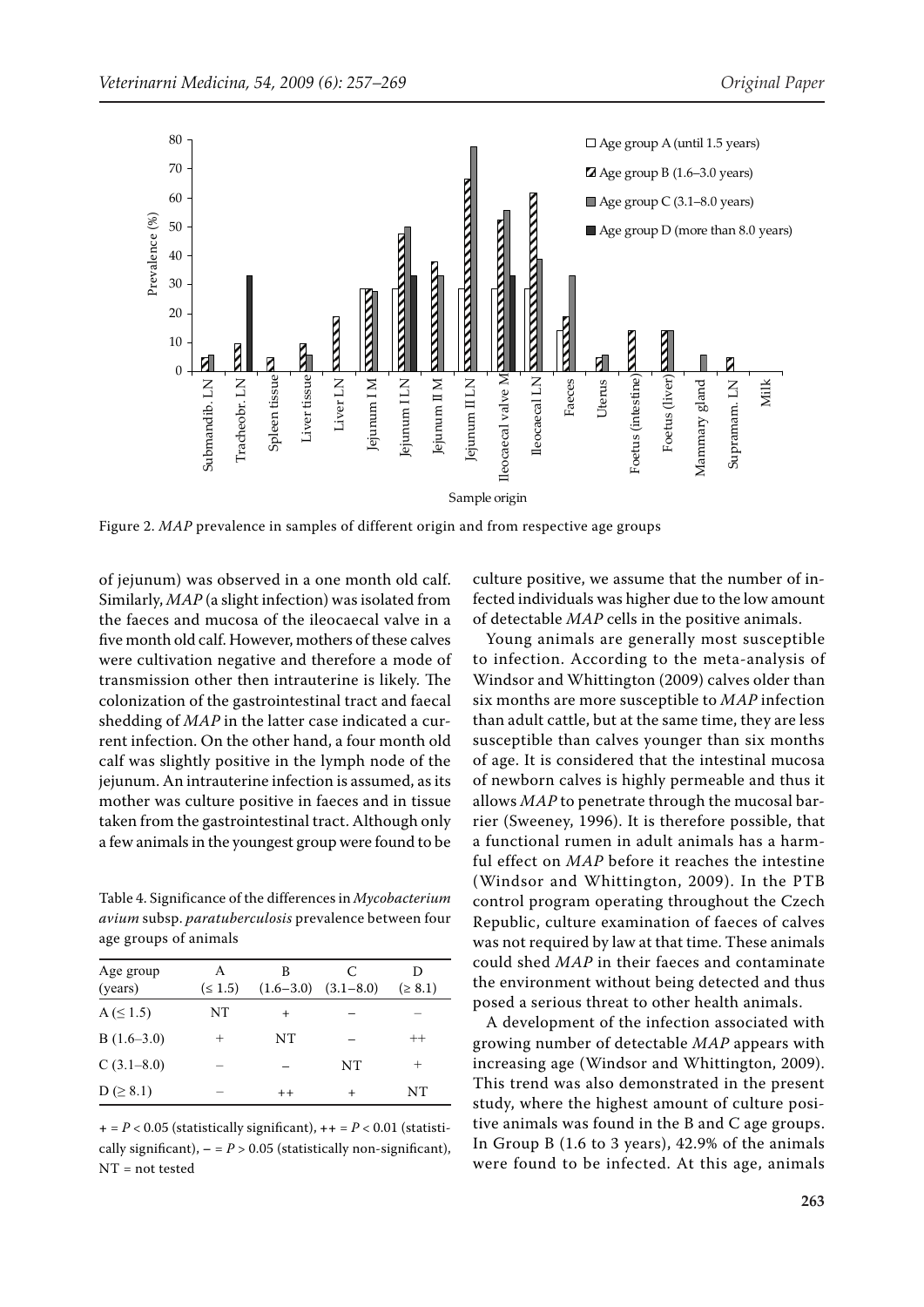are entering the first production period and at the same time they are exposed to strong stress factors. According to Johnson-Ifearulundu et al. (2000), a rapid increase of milk production after calving poses a critical period not only for infected, but also for healthy cows. At this time, a cow's organism is most likely exposed to the occurrence of a negative energy balance (Johnson-Ifearulundu et al., 2000). The influence of other stress factors such as nutrition or lactation, are described by Windsor and Whittington (2009). Stress factors can contribute to the weakening of cell-mediated immunity, which can lead to shedding of *MAP* in faeces (van Roermund et al., 2007; Windsor and Whittington, 2009). A combination of stress factors, infective dose of agents and immunological state of an individual animal then determine if exposure leads to infection, regression, recovery or disease (Windsor and Whittington, 2009).

A higher number of animals tested positive (36.7%) in Group C (aged 3.1–8 years) compared to the oldest Group D (6.1% of animals). This is most likely due to the early slaughter of the majority of *MAP* infected animals which would now belong in age Group D (unpublished data). Five Group D cows, originally imported from Denmark, were negative by cultivation and therefore excluded from further investigations. These animals were unlikely to be exposed to *MAP* in the early postnatal period. Alternatively, age-related resistance, which is regarded as a significant factor in PTB, might have protected these cows in adulthood and after their transfer to a new herd (Chiodini, 1996; Ayele et al., 2001; Hasonova and Pavlik, 2006; Windsor and Whittington, 2009).

#### **Culture examination of faeces**

A low amount of faeces-positive results were obtained in the examined cattle herd (Table 3). Kim et al. (2004) assumed that faecal culture was an ineffective method for the detection of low bacterial shedders and according to Whitlock et al. (2000) the sensitivity of the method for such animals may be as low as 33%. Giese and Ahrens (2000) established 100 CFU/g faeces as a detection limit for culture examination. Negative culture examinations of faeces have been described in a bull with clinical signs of PTB (Buergelt et al., 2004) and in a cow with positive *MAP* findings in its tissue samples (Whitlock et al., 1996). The most important factor contributing to the failure of faecal culture probably lies in the low numbers of *MAP* presented in the faeces of intermittent or low shedding animals (de Lisle et al., 1980). Furthermore, repeated thawing and freezing of faecal samples may also contribute to decreased viability and subsequent cultivability of *MAP* (Richards and Thoen, 1977).

Faecal shedding of *MAP* occurs most frequently in adult animals in the clinical stage of disease or shortly before it (Antognoli et al., 2007). In our study, *MAP* was demonstrated in the faeces of a five-month-old calf (Table 1). A slight shedding of *MAP* in faeces of eight year old heifers was described (Antognoli et al. (2007). McDonald et al. (1999) described the shedding of *MAP* in the faeces of one to 18-monthold animals; nevertheless, they considered isolation from animals above 16 months as more common. According to Weber et al. (2005), young animals become faecal positive when breeding in the herds with high prevalence of infection.

Shedding of *MAP* in faeces of young animals may be underestimated because most of the investigations are focused only in adult animals. Furthermore, as naturally infected calves are shedding *MAP* intermittently and in low amounts (under detection limit), early diagnosis is difficult (Antognoli et al., 2007). Van Roermund et al. (2007) suggested a "pattern" for the shedding of *MAP* by infected calves. According to the study, a peak occurs shortly after *MAP* intake or infection, than it declines to zero for a relatively long time before increasing again. In the Czech Republic, the faecal cultivation was only performed in animals older than 18 months. Thus, a spread of *MAP* by younger animals poses a certain risk to the rest of a herd (Pavlik et al., 2000b).

#### *MAP* **in various tissues**

Little is known about the dissemination of *MAP*  in subclinical cases of PTB compared to clinical cases (Antognoli et al., 2008). However, information about the infection location or its intensity may contribute to a better understanding of infection pathogenesis and the prevention of food product contamination with infectious agents.

The gastrointestinal tract was *MAP* positive in 77.6% of animals, confirming this tract as a primary site of PTB infection (Sweeney et al., 1992b). *MAP* was also isolated from the extraintestinal tissues of 18.4% animals. In three cases, this was the pulmonary lymph node, which is noteworthy as some authors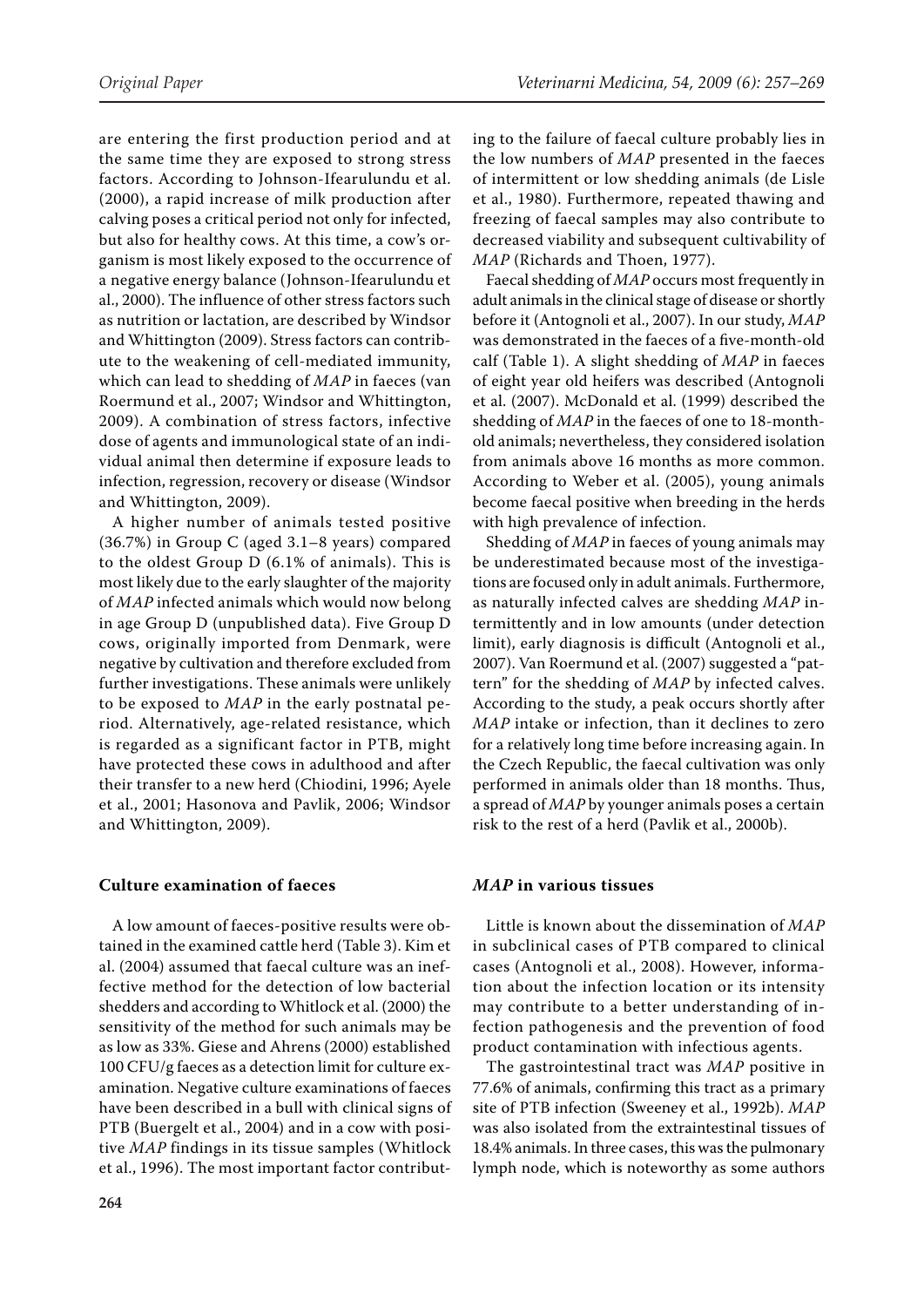have suggested the airborne transmission of *MAP* (Corner et al., 2004). According to this hypothesis, cattle are exposed to live *MAP* bacteria present in aerosol and dust particles. Infectious particles can therefore reach the pulmonary alveoli and after being engulfed by alveolar macrophages, enter the pulmonary lymphatic system and then the whole organism via blood circulation (Ayele et al., 2001). Waters et al. (2003) documented the instillation of *MAP* into the tonsillar crypts of neonatal calves, which resulted in the colonization of tonsils and some tissues of gastrointestinal tract, faecal shedding and both a humoral and cellular immune responses. The detection of *MAP* in submandibular lymph nodes in our study possibly indicates *MAP* invasion through the injured mucosa of the oral cavity. Further studies are needed for confirmation of such assumptions.

In regards to the youngest group of animals, *MAP* was only isolated from the gastrointestinal tract tissues. In the study of Sweeney et al. (2006) based on oral infection of neonatal calves, the small intestine is the primary portal of *MAP* entry into the host, with extension to the mesenteric lymph nodes. Nevertheless, the authors mentioned an importance of the infectious dose. In general, the majority of *MAP* positive samples in our study originated from the posterior jejunal lymph nodes (61.2%) and from the mucosa of the ileo-caecal junction (49.0%; Figure 2). Some papers considered the important role of ileal tissue (mostly lymph nodes than mucosa) as a reservoir of infection (Coussens, 2004; Wu et al., 2007). Therefore, these tissues are highly suitable for confirmation of infection (Amemori et al., 2004).

Methods for differentiation or subtyping of *MAP*, such as IS900 multiplex PCR (Bull et al., 2000), RFLP – random fragment length polymorphism (Pavlik et al., 1999), AFLP – amplified fragment length polymorphism (Motiwala et al., 2003) or MLSSR – multilocus short sequence repeat (Amonsin et al., 2004) have been previously developed. RFLP analysis of the examined tissue isolates identified RFLP type B-C1 in all cases. B-C1 represents the most common RFLP type observed in cattle and wild ruminants in the Czech Republic (Pavlik et al., 2000c; Machackova et al., 2004; Kopecna et al., 2008) as well as in other countries (Whipple et al., 1990; Djonne et al., 2005).

#### **Foetuses**

Two foetuses were found to be positive by culture. One of them originated from a slightly infected cow

and the other from a cow massively infected in various organs and shedding *MAP* in its faeces (Tables 1 and 2). Lambeth et al. (2004) showed *MAP* in most sheep foetuses obtained from clinically infected sheep, but only one positive foetus (among 54) originated from a sheep with a subclinical disease. The assumed probability of *MAP* infection in foetuses from clinically ill cows is about three times higher when compared to subclinically infected mothers (Seitz et al., 1989; Whittington and Windsor, 2009). It follows that the probability of foetal infection grows with increasing intensity of infection and onset of clinical symptoms in dams.

Sweeney et al. (1992b) demonstrated the infection of foetuses originating only from mothers massively shedding *MAP* in faeces and not in dams without clinical symptoms. In our case, seven foetuses originated from six cows shedding *MAP* in faeces. However, only one foetus from a cow slightly shedding *MAP* in faeces was infected and thus we cannot confirm the association between massive *MAP* faecal shedding and an increased probability of foetal infection. It is possible that the number of infected foetuses could be underestimated because *MAP* has been mainly found in foetal kidneys (Sweeney et al., 1992b). Also, cultivation using solid media could decrease the real prevalence of foetal *MAP* infection according to Whittington and Windsor (2009). In any case, as the faecal-oral route is believed to be one of the principal pathways of *MAP* transmission, *in utero* transmission represents another important possibility and should be considered in the control of the disease (Buergelt et al., 2006).

#### **Milk**

Some studies mention low numbers of culturable *MAP* in raw milk (Giese and Ahrens, 2000; Lynch et al., 2007) and state 100 CFU/ml of milk as a detection limit of *MAP* cultivation (Giese and Ahrens, 2000). Together with intermittent shedding of *MAP* (Corti and Stephan, 2002), these factors may explain the negative milk culture results in this study. HPC decontamination and antibiotic supplementation of culture media can also be reasons for cultivation failure (Gao et al., 2005; Lynch et al., 2007). Besides that, absence of standardized methodology for *MAP* isolation from milk complicates the determination of the number of *MAP* cells in naturally infected milk (Grant et al., 2005; Slana et al., 2008b).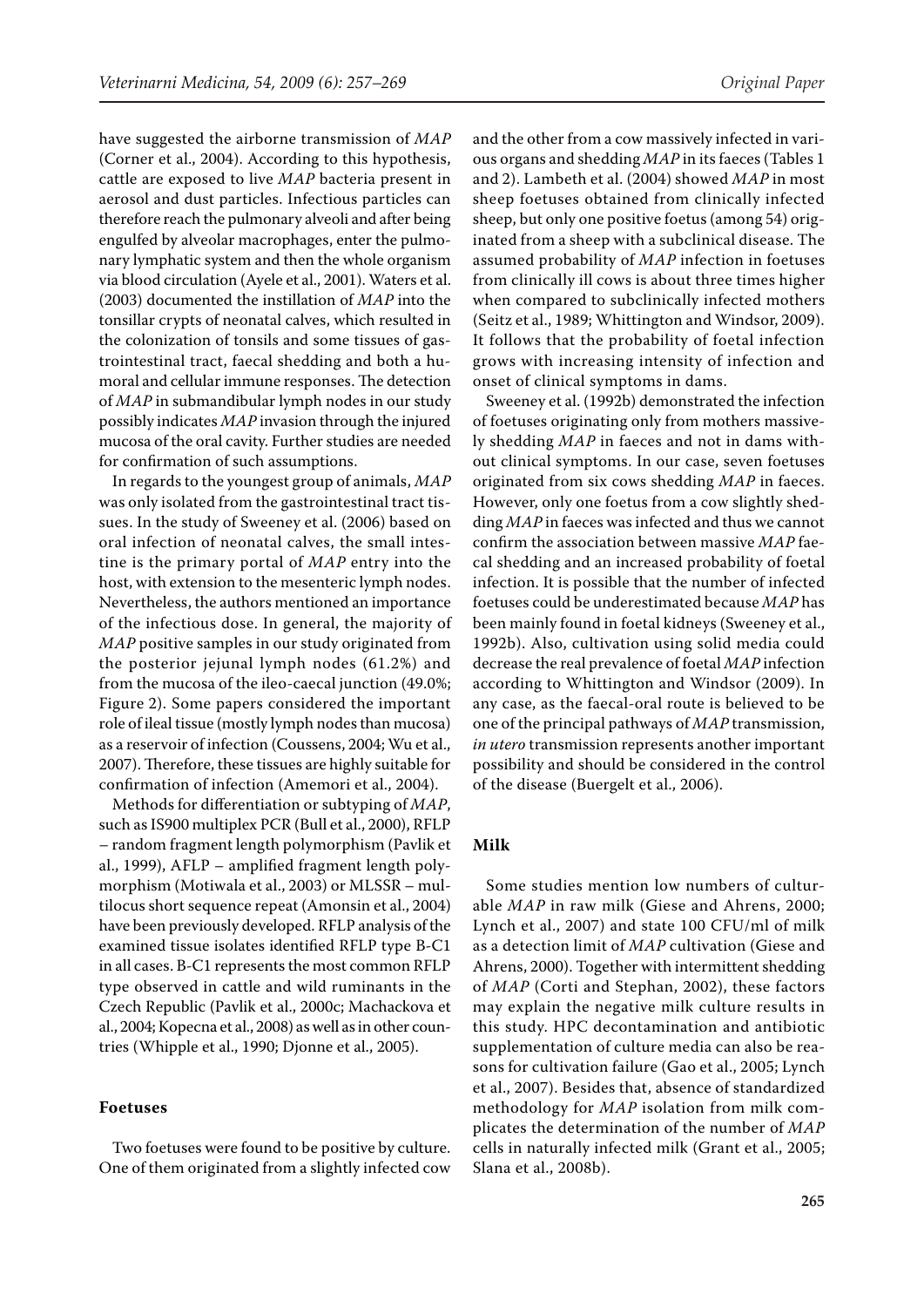The mechanism of the shedding of *MAP* into milk has not yet been well investigated (Slana et al., 2008b). It seems that *MAP* could get into milk directly from lymphatics draining into the mammary gland or indirectly via faecal contamination during the milking process. According to Grant et al. (2001), the latter is more probable. The technique of collecting of milk samples eliminated a possibility of contamination in our study. *MAP* in milk is mostly found in animals in advanced stages of disease or those heavily shedding *MAP* in faeces comparing to cows in the subclinical stage of infection (Sweeney et al., 1992a; Streeter at al., 1995). Unfortunately, only one heavily shedding cow was identified in the present study.

According to Grant (2006) there are about four to eight animals in the subclinical stage of infection regularly shedding *MAP* in their faeces (eventually in milk), for every one clinical case of PTB. This is consistent with our findings that the asymptomatic cows outnumbered the cows with clinical symptoms. The occurrence of subclinically ill animals does not only pose a risk of *MAP* spreading in the herd, but also to food safety. *MAP* in naturally infected milk survives pasteurization (Grant et al., 2001, 2002, 2005). As *MAP* (not only viable, but dead as well) is supposed to contribute to the development of Crohn's disease, this could represent a potential risk for human health (Chamberlin and Naser, 2006; Uzoigwe et al., 2007; Behr and Kapur, 2008).

## **CONCLUSIONS**

In the present study, *MAP* was detected by culture in the tissues, faeces and foetuses of cows originating from one herd. The highest prevalence of *MAP* infection in the animals was detected at the beginning of their production. On the other hand, the lowest prevalence was found among the oldest animals, which was probably associated with "age resistance". The causative agent was mainly present in the small intestines of 98% of animals that tested *MAP* positive, and this was the site where massive infection was most commonly detected. Even though cows of reproductive age were the highest shedders of *MAP* in faeces, animals younger than 18 months of age were also faecal positive. Without clinical symptoms, these animals can pose a risk of contamination to the environment.

*MAP* detection in tissues other than the digestive tract is important. After *MAP* dissemination, the female reproductive organs and mammary gland can become potential reservoirs of infection for foetuses and newborn animals (vertical transmission of *MAP*). This is the primary reason why the offspring of infected cows should not be used for breeding. It is highly probable that they are infected and will later spread the causative agent to the environment. In our study, no *MAP* positive milk samples was detected by culture which can be explained by intermittent shedding of *MAP* and the presence of low numbers of viable *MAP* cells in milk.

## **Acknowledgement**

The authors are very grateful to Neysan Donnelly (Aberdeen University, UK) and Maria Vass (Melbourne, Australia) for English correction and the critical reading of the paper. We also would like to thank to cattle breeder Mr. Petr Stanek and his wife.

# **REFERENCES**

- Amemori T., Matlova L., Fischer O.A., Ayele W.Y., Machackova M., Gopfert E., Pavlik I. (2004): Distribution of *Mycobacterium avium* subsp*. paratuberculosis* in the gastrointestinal tract of shedding cows and its application to laparoscopic biopsy. Veterinarni Medicina, 49, 225–236. http://www.vri.cz/docs/vetmed/49-7- 225.pdf
- Amonsin A., Li L.L., Zhang O., Bannantine J.P., Motiwala A.S., Sreevatsan S., Kapur V. (2004): Multilocus short sequence repeat sequencing approach for differentiating among *Mycobacterium avium* subsp. *paratuberculosis* strains. Journal of Clinical Microbiology, 42, 1694–1702.
- Anonymous (2001): Methodical procedure No. 6/2001 for the prevention, diagnosis and control of paratuberculosis, State Veterinary Administration of the Czech Republic, 5 pp.
- Antognoli M.C., Hirst H.L., Garry F.B., Salman M.D. (2007): Immune response to and faecal shedding of *Mycobacterium avium* ssp. *paratuberculosis* in young dairy calves, and the association between test results in the calves and the infection status of their dams. Zoonoses and Public Health, 54, 152–159.
- Antognoli M.C., Garry F.B., Hirst H.L., Lombard J.E., Dennis M.M., Gould D.H., Salman M.D. (2008): Characterization of *Mycobacterium avium* subspecies *paratuberculosis* disseminated infection in dairy cat-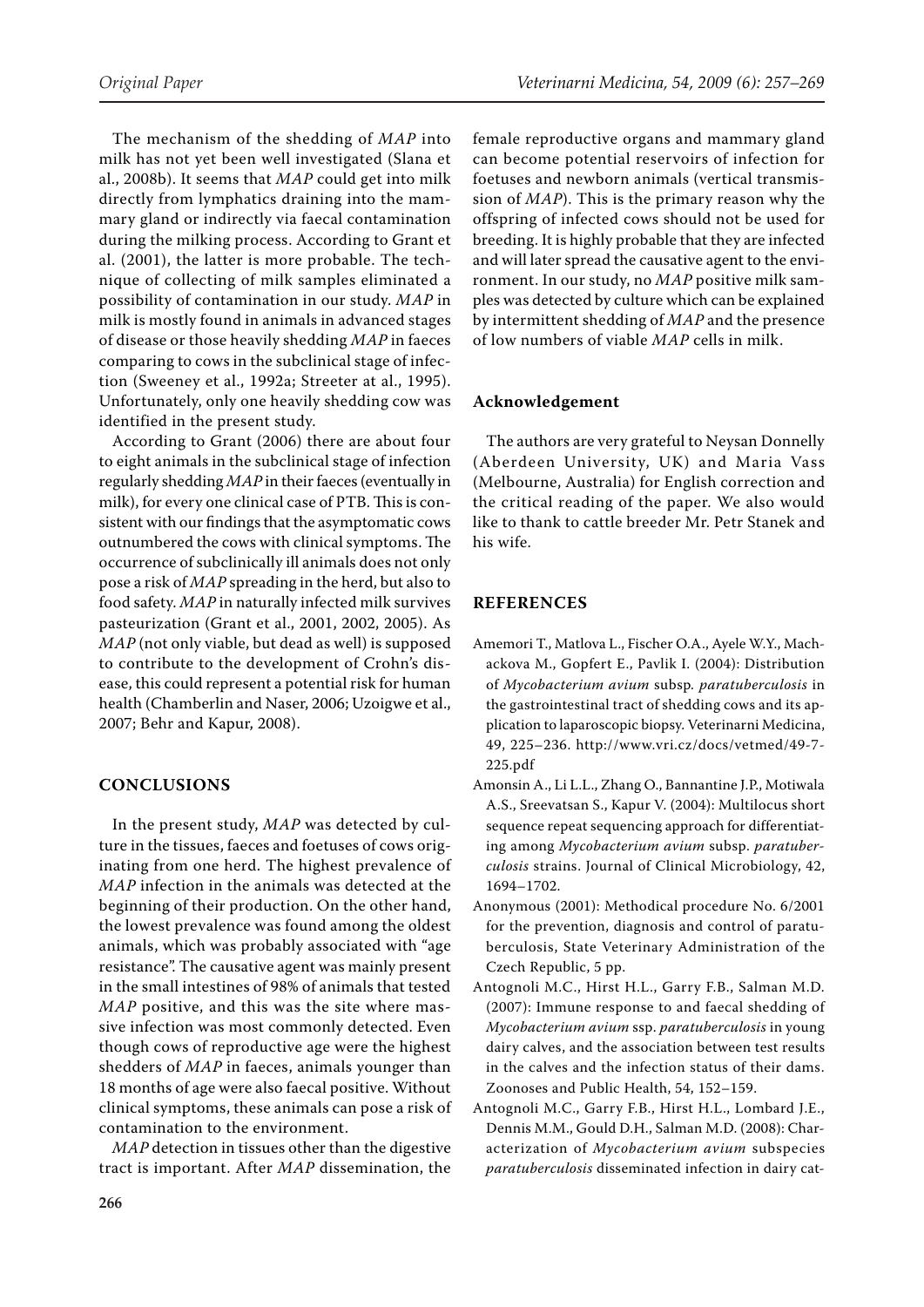tle and its association with *antemortem* test results. Veterinary Microbiology, 127, 300–308.

- Ayele W.Y., Machackova M., Pavlik I. (2001): The transmission and impact of paratuberculosis infection in domestic and wild ruminants. Veterinarni Medicina, 46, 205–224. http://www.vri.cz/docs/vetmed/46-8- 205.pdf
- Ayele W.Y., Bartos M., Svastova P., Pavlik I. (2004): Distribution of *Mycobacterium avium* subsp. *paratuberculosis*  in organs of naturally infected bull-calves and breeding bulls. Veterinary Microbiology, 103, 209–217.
- Behr M.A., Kapur V. (2008): The evidence for *Mycobacterium paratuberculosis* in Crohn's disease. Current Opinion in Gastroenterology 24, 17–21.
- Brady C., O'Grady D., O'Meara F., Egan J., Bassett H. (2008): Relationships between clinical signs, pathological changes and tissue distribution of *Mycobacterium avium* subspecies *paratuberculosis* in 21 cows from herds affected by Johne's disease. The Veterinary Record, 162, 147–152.
- Buergelt C.D., Donovan G.A., Williams J.E. (2004): Identification of *Mycobacterium avium* subspecies *paratuberculosis* by polymerase chain reaction in blood and semen of a bull with clinical paratuberculosis. The International Journal of Applied Research in Veterinary Medicine, 2, 130–134.
- Buergelt C.D., Williams E., Monif G.R.G., Pinedo P., Decker J.H. (2006): Nested polymerase chain reaction and prenatal detection of *Mycobacterium avium* subspecies *paratuberculosis* (*MAP*) in bovine allantoic fluid and fetuses. The International Journal of Applied Research in Veterinary Medicine, 4, 232–238.
- Bull T.J., Hermon-Taylor J., Pavlik I., El-Zaatari F., Tizard M. (2000): Characterization of IS*900* loci in *Mycobacterium avium* subsp. *paratuberculosis* and development of multiplex PCR typing. Microbiology (UK), 146, 2185–2197.
- Chamberlin W.M., Naser S.A. (2006): Integrating theories of the etiology of Crohn's disease. On the etiology of Crohn's disease: questioning the hypotheses. Medical Science Monitor: International Medical Journal of Experimental and Clinical Research, 12, 27–33.
- Chiodini R.J. (1996): Immunology: resistance to paratuberculosis. Veterinary Clinics of North America: Food Animal Practice, 12, 313–343.
- Corner L.A.L., Pfeiffer D.U., Abbott K.A. (2004): The respiratory tract as a hypothetical route of infection of cattle with *Mycobacterium avium* subspecies *paratuberculosis*. Australian Veterinary Journal, 82, 170–173.
- Corti S., Stephan R. (2002): Detection of *Mycobacterium avium* subsp. *paratuberculosis* specific IS*900* insertion

sequences in bulk-tank milk samples obtained from different regions throughout Switzerland. BMC Microbiology, 2, 1–7.

- Coussens P.M. (2004): Model for immune responses to *Mycobacterium avium* subsp. *paratuberculosis* specific in cattle. Infection and Immunity, 72, 3089–3096.
- de Lisle G.W., Samagh B.S., Duncan J.R. (1980): Bovine paratuberculosis II. A comparison of fecal culture and the antibody response. Canadian Journal of Comparative Medicine, 44, 183–191.
- Djonne B., Pavlik I., Svastova P., Bartos M., Holstad G. (2005): IS*900* restriction fragment length polymorphism (RFLP) analysis of *Mycobacterium avium* subsp. *paratuberculosis* isolates from goats and cattle in Norway. Acta Veterinaria Scandinavica, 46, 13–18.
- Gao A., Odumeru J., Raymond M., Mutharia L. (2005): Development of improved method for isolation of *Mycobacterium avium* subsp. *paratuberculosis* from bulk tank milk: effect of age of milk, centrifugation, and decontamination. The Canadian Journal of Veterinary Research, 69, 81–87.
- Giese S.B., Ahrens P. (2000): Detection of *Mycobacterium avium* subsp. *paratuberculosis* in milk from clinically affected cows by PCR and culture. Veterinary Microbiology, 77, 291–297.
- Grant I.R. (2006): *Mycobacterium avium* ssp. *paratuberculosis* in foods: current evidence and potential consequences. International Journal of Dairy Technology, 59, 112–117.
- Grant I.R., Rowe M.T., Dundee L., Hitchings E. (2001): *Mycobacterium avium* ssp. *paratuberculosis*: its incidence, heat resistance and detection in milk and dairy products. International Journal of Dairy Technology, 54, 2–13.
- Grant I.R., Hitchings E.I., McCartney A., Ferguson F., Rowe M.T. (2002). Effect of commercial-scale hightemperature, short-time pasteurization on the viability of *Mycobacterium paratuberculosis* in naturally infected cows' milk. Applied and Environmental Microbiology 68, 602–607.
- Grant I.R., Williams A.G., Rowe M.T., Muir D.D. (2005): Efficacy of various pasteurization time-temperature conditions in combination with homohenization on inactivation of *Mycobacterium avium* subsp. *paratuberculosis* in milk. Applied and Environmental Microbiology, 71, 2853–2861.
- Hasonova L., Pavlik I. (2006): Economic impact of paratuberculosis in dairy cattle herds: a review. Veterinarni Medicina, 51,193–211. http://www.vri.cz/ docs/vetmed/51-5-193.pdf
- Johnson-Ifearulundu Y.J., Kaneene J.B., Sprecher D.J., Gardiner J.C., Lloyd J.W. (2000): The effect of sub-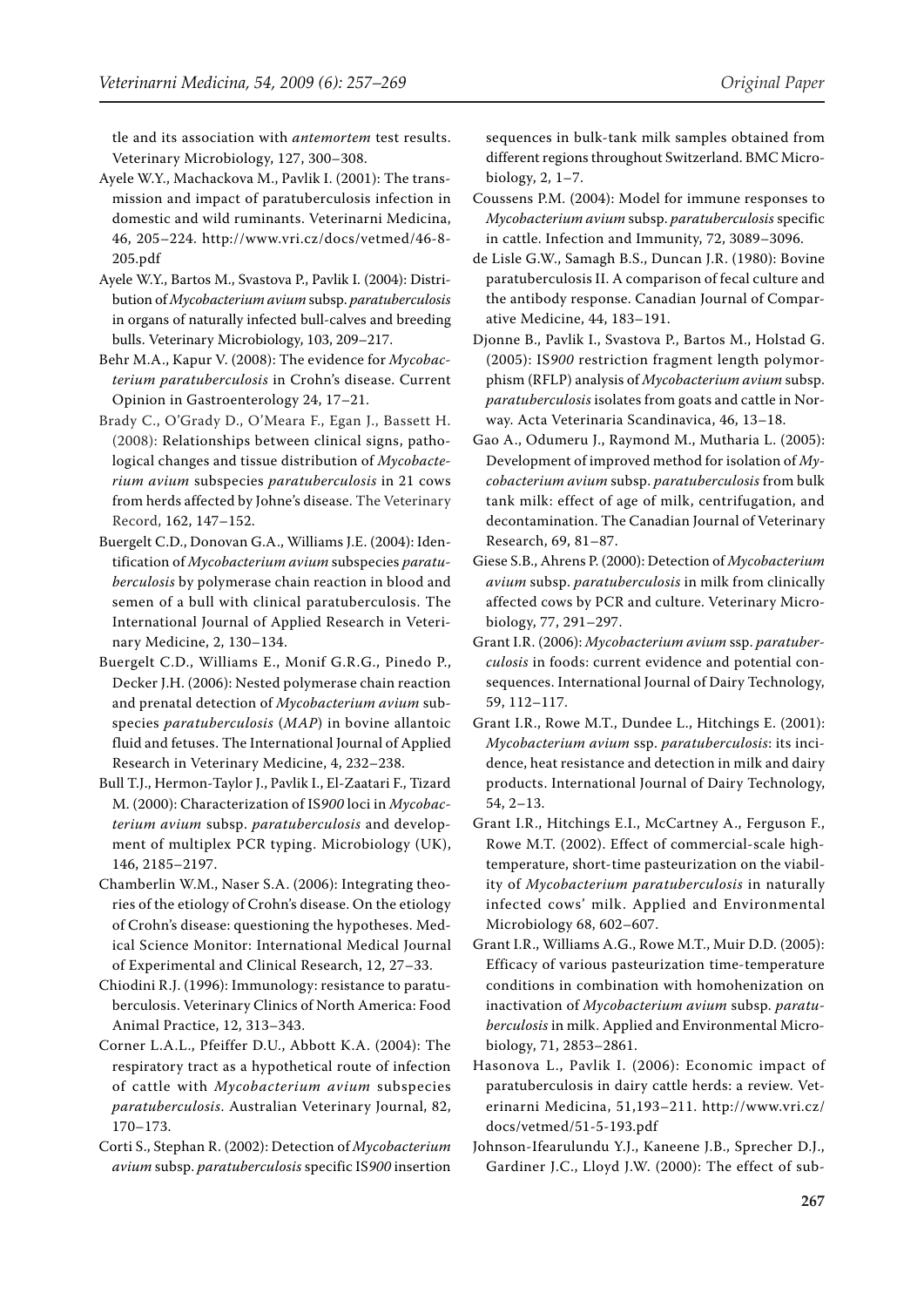clinical *Mycobacterium paratuberculosis* infection on days open in Michigan, USA, dairy cows. Preventive Veterinary Medicine, 46, 171–181.

- Kim S.G., Kim E.H., Lafferty C.J., Miller L.J., Koo H.J., Stehman S.M., Shin S.J. (2004): Use of conventional and real-time polymerase chain reaction for confirmation if *Mycobacterium avium* subsp. *paratuberculosis*  in a broth-based culture system ESP II. Journal of Veterinary Diagnostic Investigation, 16, 448–553.
- Kopecna M., Parmova I., Dvorska-Bartosova L., Moravkova M., Babak V., Pavlik I. (2008): Distribution and transmission of *Mycobacterium avium* subspecies *paratuberculosis* in farmed red deer (*Cervus elaphus*) studied by faecal culture, serology and IS*900* RFLP examination. Veterinarni Medicina, 53, 510–523. http://www.vri.cz/docs/vetmed/53-9-510.pdf
- Lambeth C., Reddacliff L.A., Windsor P., Abbott K.A., McGregor H., Whittington R.J. (2004): Intrauterine and transmammary transmission of *Mycobacterium avium* subsp. *paratuberculosis* in sheep. Australian Veterinary Journal, 82, 504–508.
- Lynch D., Jordan K.N., Kelly P.M., Freyne T., Murphy P.M. (2007): Heat sensitivity of *Mycobacterium avium* ssp. *paratuberculosis* in milk under pilot plant pasteurization conditions. International Journal of Dairy Technology, 60, 98–104.
- Machackova M., Svastova P., Lamka J., Parmova I., Liska V., Smolik J., Fischer O.A., Pavlik I. (2004): Paratuberculosis in farmed and free-living wild ruminants in the Czech Republic (1999–2001). Veterinary Microbiology, 101, 225–234.
- McDonald W.L., Ridge S.E., Hope A.F., Condron R.J. (1999): Evaluation of diagnostic tests for Johne's disease in young cattle. Australian Veterinary Journal, 77, 113–119.
- Moravkova M., Hlozek P., Beran V., Pavlik I., Preziuso S., Cuteri V., Bartos M. (2008): Strategy for the detection and differentiation of *Mycobacterium avium* species in isolates and heavily infected tissues. Research in Veterinary Science, 85, 257–264.
- Motiwala A.S., Strother M., Amonsin A., Byrum B., Naser S.A., Stabel J.R., Shulaw W.P., Bannantine J.P., Kapur V., Sreevatsan S. (2003): Molecular epidemiology of *Mycobacterium avium* subsp. *paratuberculosis*: Evidence for limited strain diversity, strain sharing, and identification of unique targets for diagnosis. Journal of Clinical Microbiology, 41, 2015–2026.
- Pavlik I., Horvathova A., Dvorska L., Bartl J., Svastova P., du Maine R., Rychlik I. (1999): Standardisation of restriction fragment length polymorphism analysis for *Mycobacterium avium* subspecies *paratubercul*osis. Journal of Microbiological Methods, 38, 155–167.
- Pavlik I., Matlova L., Bartl J., Svastova P., Dvorska L., Whitlock R. (2000a): Parallel faecal and organ *Mycobacterium avium* subsp. *paratuberculosis* culture of different productivity types of cattle. Veterinary Microbiology, 77, 309–324.
- Pavlik I., Rozsypalova Z., Vesely T., Bartl J., Matlova L., Vrbas L., Valent L., Rajsky D., Mracko I., Hirko M., Miskovic P. (2000b): Control of paratuberculosis in five cattle farms by serological tests and faecal culture during the period 1990–1999. Veterinarni Medicina, 45, 61–70. http://www.vri.cz/docs/vetmed/45-3-61.pdf
- Pavlik I., Bartl J., Dvorska L., Svastova P., du Maine R., Machackova M., Ayele W.Y., Horvathova A. (2000c): Epidemiology of paratuberculosis in wild ruminants studied by restriction fragment length polymorphism in the Czech Republic during the period 1995–1998. Veterinary Microbiology, 77, 231–251.
- Richards W.D., Thoen C.O. (1977): Effect of freezing on the viability of *Mycobacterium paratuberculosis* in bovine faeces. Journal of Clinical Microbiology, 6, 392–395.
- Rideout B.A., Brown S.T., Davis W.C., Gay J.M., Giannella R.A., Hines II M.E., Hueston W.D., Hutchinson L.J. (2003): Johne's disease in domesticated and wild animals, 16–37. In: Rideout B.A. (ed.): Diagnosis and Control of Johne's Disease. National Research Council of the National Academies, The National Academies Press, Washington, D.C. 244 pp.
- Seitz S.E., Heider L.E., Hueston W.D., Bech-Nielsen S., Rings D.H., Spangler L. (1989): Bovine fetal infection with *Mycobacterium paratuberculosis*. Journal of the American Veterinary Medical Association, 194, 1423– 1426.
- Slana I., Kralik P., Kralova A. Pavlik I. (2008a): On-farm spread of *Mycobacterium avium* subsp. *paratuberculosis*  in raw milk studied by IS*900* and *F57* competitive real time quantitative PCR and culture examination. International Journal of Food Microbiology, 128, 250–257.
- Slana I., Paolicchi F., Janstova B., Navratilova P., Pavlik I. (2008b): Detection methods for *Mycobacterium avium* subsp. *paratuberculosis* in milk and milk products: a review. Veterinarni Medicina, 53, 283–306.
- Streeter R.N., Hoffsis G.F., Bech-Nielsen S., Shulaw W. P., Rings D.M. (1995): Isolation of *Mycobacterium paratuberculosis* from colostrum and milk of subclinically infected cows. American Journal of Veterinary Research, 56, 1322–1324.
- Sweeney R.W. (1996): Transmission of paratuberculosis. Veterinary Clinics of North America: Food Animal Practice, 12, 305–312.
- Sweeney R.W., Whitlock R.H., Rosenberger A.E. (1992a): *Mycobacterium paratuberculosis* cultured from milk